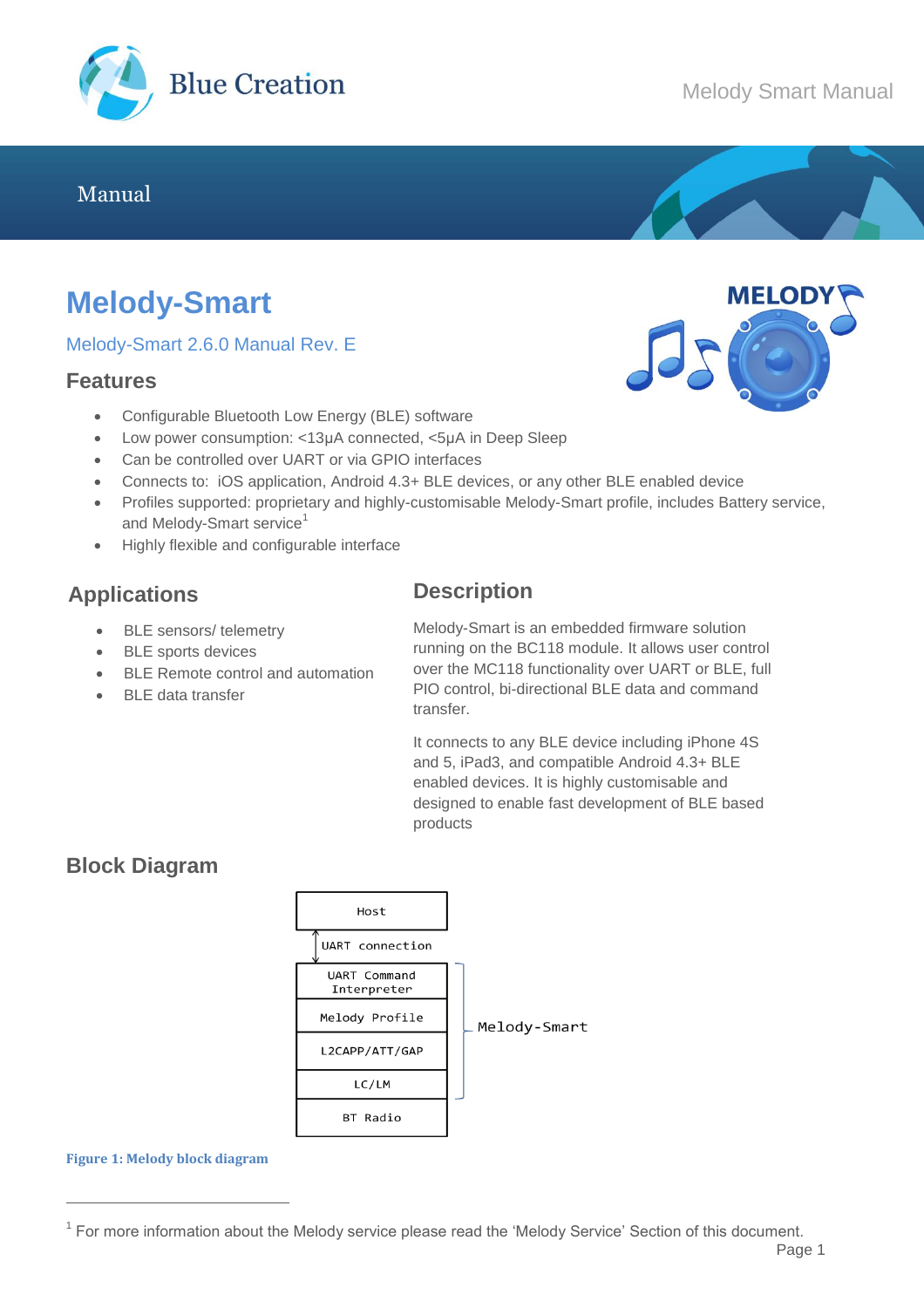

Manual



# Introduction

Melody-Smart is an embedded firmware solution running on the BC118 module. Melody-Smart includes an application, the Bluetooth Low-Energy protocol stack, the Melody-Smart profile and the low level firmware. It therefore allows implementing a BLE device without any detailed knowledge of the Bluetooth standard. Melody-Smart provides a simple high level UART command interface where the Bluetooth module can be controlled from a host processor. Melody-Smart is configured so that the host processor can also control the remote device by sending any customer provided commands over BLE. The remote device has full access and control over the CSR10X1 PIO pins.

# Setting Up

To start you need to have:

- a) BC118 Discovery Board.
	- Please contact [sales@bluecreation.com](mailto:sales@bluecreation.com) for more information.
- b) A computer running a serial terminal, such as PuTTY, HyperTerminal for Windows or an equivalent program, to communicate over the COM interface.

The CNS10020 board enumerates as a virtual COM port. Please use Device Manager to discover the port number. By default, Melody Smart uses the following UART settings:

- Baud rate : 9600bps
- Data bits : 8
- Stop bits : 1
- Parity bit : No parity
- RTS/CTS Flow Control : Disabled

A picture of a development board is depicted bellow



**Figure 2: Example configuration**

Once you have configured your serial terminal and opened the COM port, power up the development kit. You should see a prompt appear on the screen of the terminal. If you see a prompt and a READY, the module is ready to operate.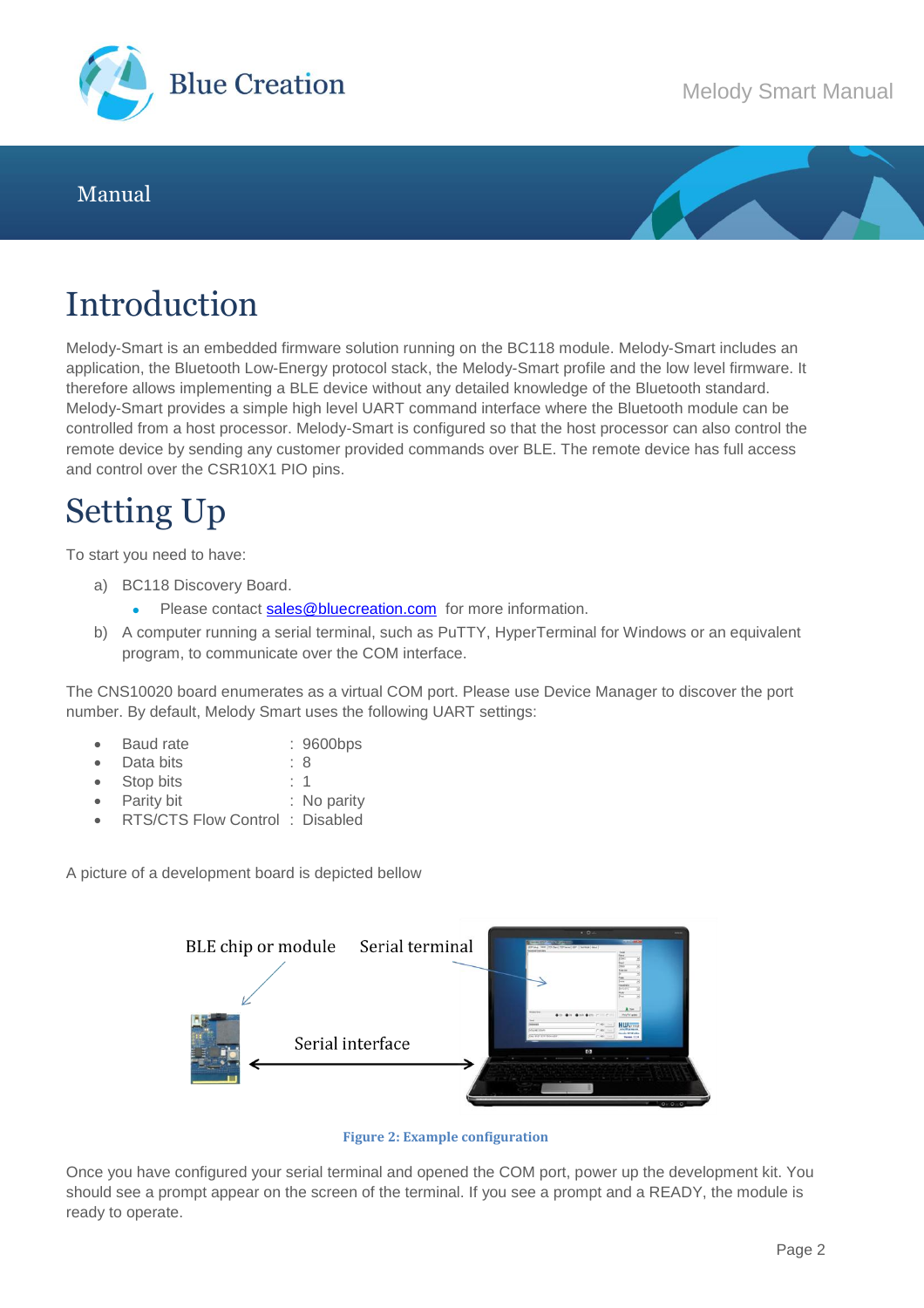



**Figure 3: Melody Smart boot-up prompt**

You are now ready to control the chip!

If you do not see the prompt and READY appear, please check:

- 1) That the development is powered ON and receiving power
- 2) The UART settings on your serial terminal are the same as above
- 3) The FTDI Drivers are installed correctly
- 4) Check with your distributor that your module is loaded with Melody-Smart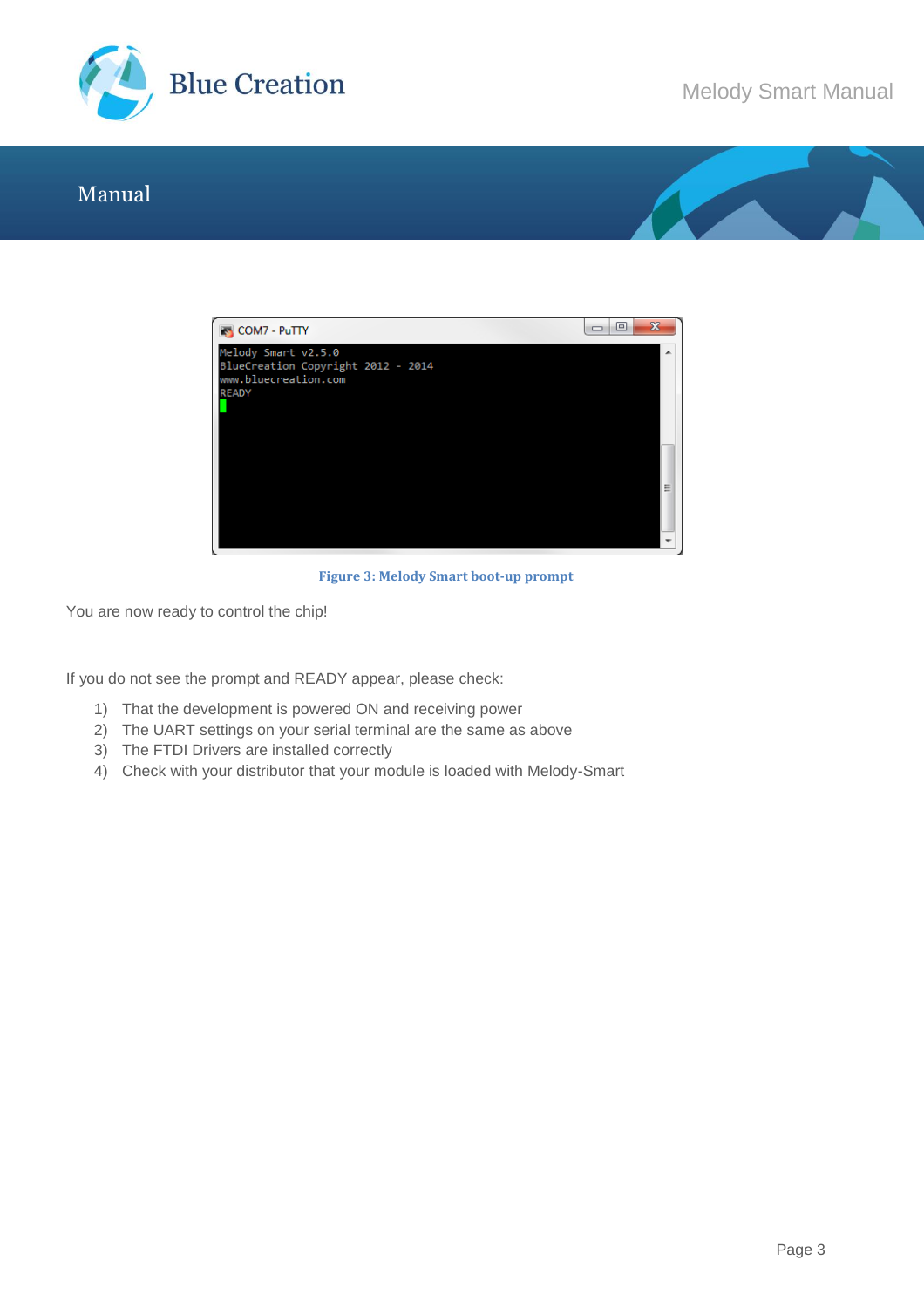

 $\overline{a}$ 



# UART Commands

When in Command mode, the module accepts commands from the host via the UART interface. The generic syntax for commands is:

#### **COMMAND (parameter\_1) (parameter\_2) … (parameter\_n)\r**

with a space between each parameter and a carriage return ('**\r**' or **0x0D**) at the end of each command.

Melody will return an **'OK'** after each command to indicate that the command was executed. An **'ERR'** will be returned if the command has not been executed or if the parameters are wrong.

The different commands to control the Bluetooth link are listed in alphabetical order below. Mandatory parameters are listed in "**( )**" optional parameters are listed in "**[ ]**".

The different UART Commands to control the Bluetooth link are listed in alphabetical order below. The last two columns indicate if the command is available in Central (C), Peripheral (P) or both modes.

| <b>UART Command</b>              | <b>Description</b>                                                                                                                                                                                                                                                                                                                                                                                                                                                                                                    | С | P |
|----------------------------------|-----------------------------------------------------------------------------------------------------------------------------------------------------------------------------------------------------------------------------------------------------------------------------------------------------------------------------------------------------------------------------------------------------------------------------------------------------------------------------------------------------------------------|---|---|
| ADV (state)                      | (ON/OFF) disables or enables advertisements. Device needs to<br>be in 'Idle' state to start advertising and in 'Advertising' state to<br>stop.                                                                                                                                                                                                                                                                                                                                                                        | ⊠ | ☑ |
| (aio)<br><b>AIO</b>              | Gets the voltage reading (mV) for the AIO. (aio) can be $0,1,2$ .                                                                                                                                                                                                                                                                                                                                                                                                                                                     | ☑ | ☑ |
| <b>BAT</b>                       | Shows battery level of the module. Returns the remaining<br>battery power.                                                                                                                                                                                                                                                                                                                                                                                                                                            | ☑ | ☑ |
| CON [ (BT address)<br>$(type)$ ] | While scanning, CON (BT Address) (Type) will initiate a<br>connection to the specified address. (Type) must be 0 for public<br>and 1 for private addresses. Both BT address and Type are<br>returned by SCN function events.<br>In the case that ACON=1 and the state is idle, CON (no<br>parameters) will initiate scanning which will result in connecting<br>to the first Melody Smart enabled device found.                                                                                                       | ⊠ | × |
| <b>CFG</b>                       | Displays all current configurations. See Table 2 for details.                                                                                                                                                                                                                                                                                                                                                                                                                                                         | ☑ | ☑ |
| <b>DCN</b>                       | Disconnects from current connected device or stops connection<br>attempt (when central)                                                                                                                                                                                                                                                                                                                                                                                                                               | ☑ | ☑ |
| (timeout)<br><b>HIB</b>          | Places the module in Hibernate mode for a specific time. This<br>clears the RAM and causes the chip to do a clean reboot after the<br>timeout expires or if the wake pin is toggled.<br>(timeout) is supplied in units between $1050_{10}$ and $4294967295_{10}$<br>and is in units of 1024us. Note that the chip is not guaranteed to<br>wake up exactly after the specified timeout due to the time<br>needed to boot the chip. Note that toggling the wake pin can<br>wake the chip up before the timeout expires. | ☑ | ☑ |
| HLP                              | Displays available commands.                                                                                                                                                                                                                                                                                                                                                                                                                                                                                          | ⊠ | ☑ |

 $2$  Only available if ACFG=FALSE. Only voltages in the Analogue domain of the chip can be detected. Please refer to chip datasheet for details.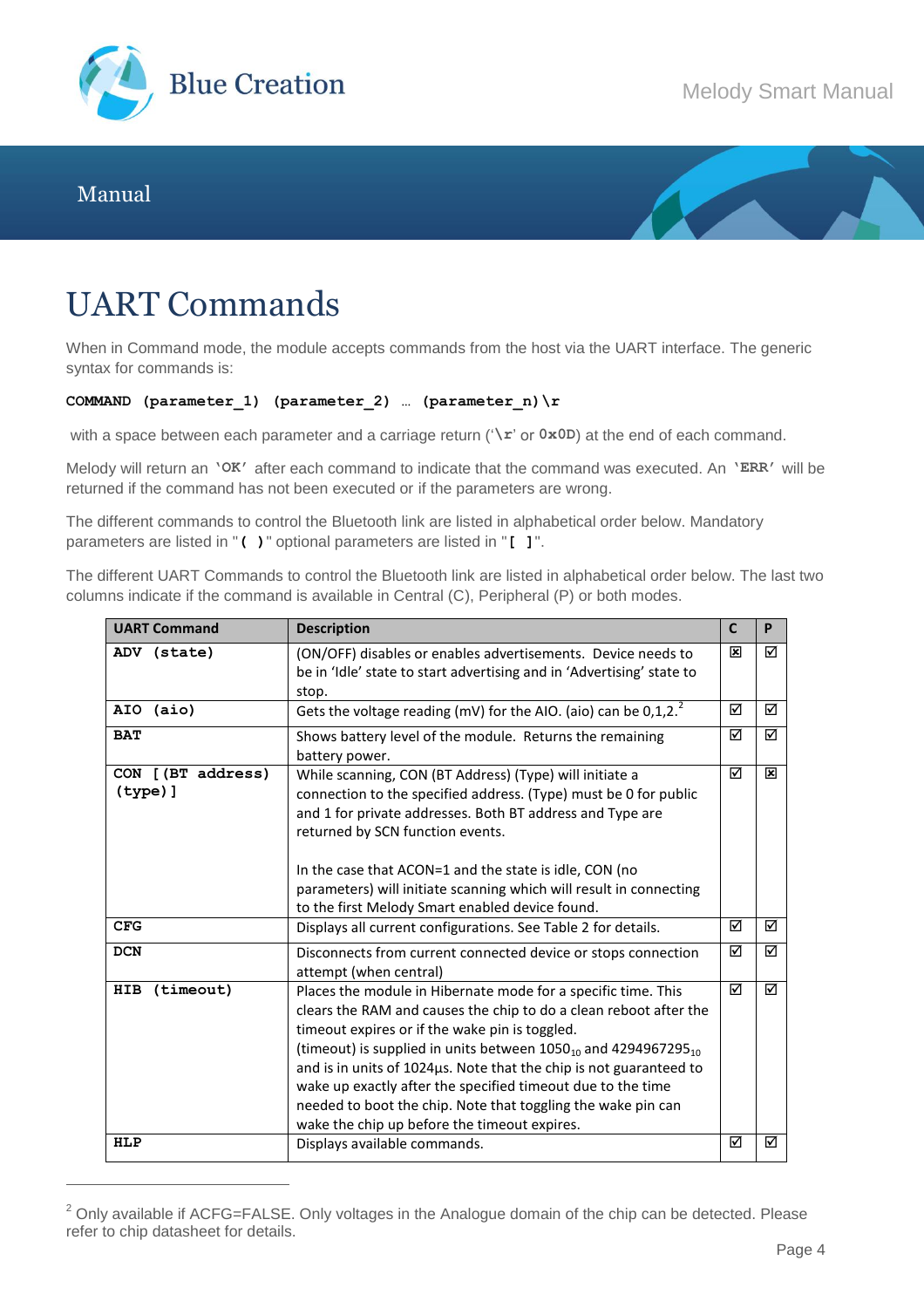**A** 



### Manual

| (config)<br>GET                     | Gets the current setting for configuration/s. See Table 2 for<br>details.                                                                                                                                                                                                                                                                 | ⊠ | ☑                       |
|-------------------------------------|-------------------------------------------------------------------------------------------------------------------------------------------------------------------------------------------------------------------------------------------------------------------------------------------------------------------------------------------|---|-------------------------|
| [bitmask]<br>LPD                    | Display or set (Central only, if optional parameter is supplied)<br>local PIO direction. The PIOs available for this command are<br>dependent on the mode of operation of the module. See Figure 4<br>for bitmask details.                                                                                                                | ☑ | ☑                       |
| LPS [bitmask]                       | Display or set (Central only, if optional parameter is supplied)<br>local PIO states (for output pins only). The PIOs available for this<br>command are dependent on the mode of operation of the<br>module. See Figure 4 for bitmask details.                                                                                            | ☑ | ☑                       |
| LPN                                 | Displays if PIO State notifications are enabled for device.                                                                                                                                                                                                                                                                               | ⊠ | ☑                       |
| [bitmask]<br><b>RPD</b>             | Display or set (if optional parameter is supplied) remote PIO<br>direction. The PIOs available for this command are dependent on<br>the mode of operation of the module. See Figure 4 for bitmask<br>details.                                                                                                                             | ☑ | $\overline{\mathbf{x}}$ |
| RPN (STATE)                         | (ON/OFF) enables or disables notifications for remote PIO state<br>changes.                                                                                                                                                                                                                                                               | ☑ | ⊠                       |
| [bitmask]<br><b>RPS</b>             | Display or set (if optional parameter is supplied) remote PIO<br>state. The PIOs available for this command are dependent on the<br>mode of operation of the module. See Figure 4 for bitmask<br>details.                                                                                                                                 | ☑ | ⊠                       |
| <b>RST</b>                          | Resets the chip                                                                                                                                                                                                                                                                                                                           | ☑ | ☑                       |
| <b>RTR</b>                          | Restores all configurations to default. See Table 2 for details.                                                                                                                                                                                                                                                                          | ☑ | ☑                       |
| (state)<br>SCN                      | (ON/OFF) disables or enables scanning. Device needs to be in<br>'Idle' state to initiate scanning and in 'Scanning' state to stop it.                                                                                                                                                                                                     | ⊠ | ☑                       |
| <b>SET</b><br>$(config) = (params)$ | Sets parameters for specified configuration. See Table 2 for<br>details.                                                                                                                                                                                                                                                                  | ☑ | ☑                       |
| SND (data)                          | Sends data as raw data via notification on the Melody-Smart<br>Data Characteristic. Note that data can currently be at most 125<br>bytes long for Peripheral role and 20 bytes long for Central mode.<br>Data cannot contain '\r' (ASCII 0x0D) as this will be interpreted as<br>the end of the command.                                  | ☑ | ☑                       |
| STS                                 | Shows the device status in following format:<br>STS = (MODE) (STATE) (Connected device)<br>MODE can be C or P for central or peripheral.<br>STATE can be INIT/ADV/SCN/CON/IDL for Initialising, advertising,<br>scanning, connected or idle.<br>The connected device Bluetooth address will be shown if there is<br>an active connection. | ☑ | ☑                       |
| TRS                                 | Go into transparent UART mode immediately. This will<br>transparently forward all data over between BLE and UART if<br>there is an active connection. To exit transparent, toggle SW1 on<br>BC118 Discovery Board (PIO8), if GPIO control is enabled.                                                                                     | ☑ | ☑                       |
| VER                                 | Shows Melody-Smart version                                                                                                                                                                                                                                                                                                                | ☑ | ☑                       |
| WRT                                 | Write all configuration parameters to NV memory. See Table 2                                                                                                                                                                                                                                                                              | ☑ | ☑                       |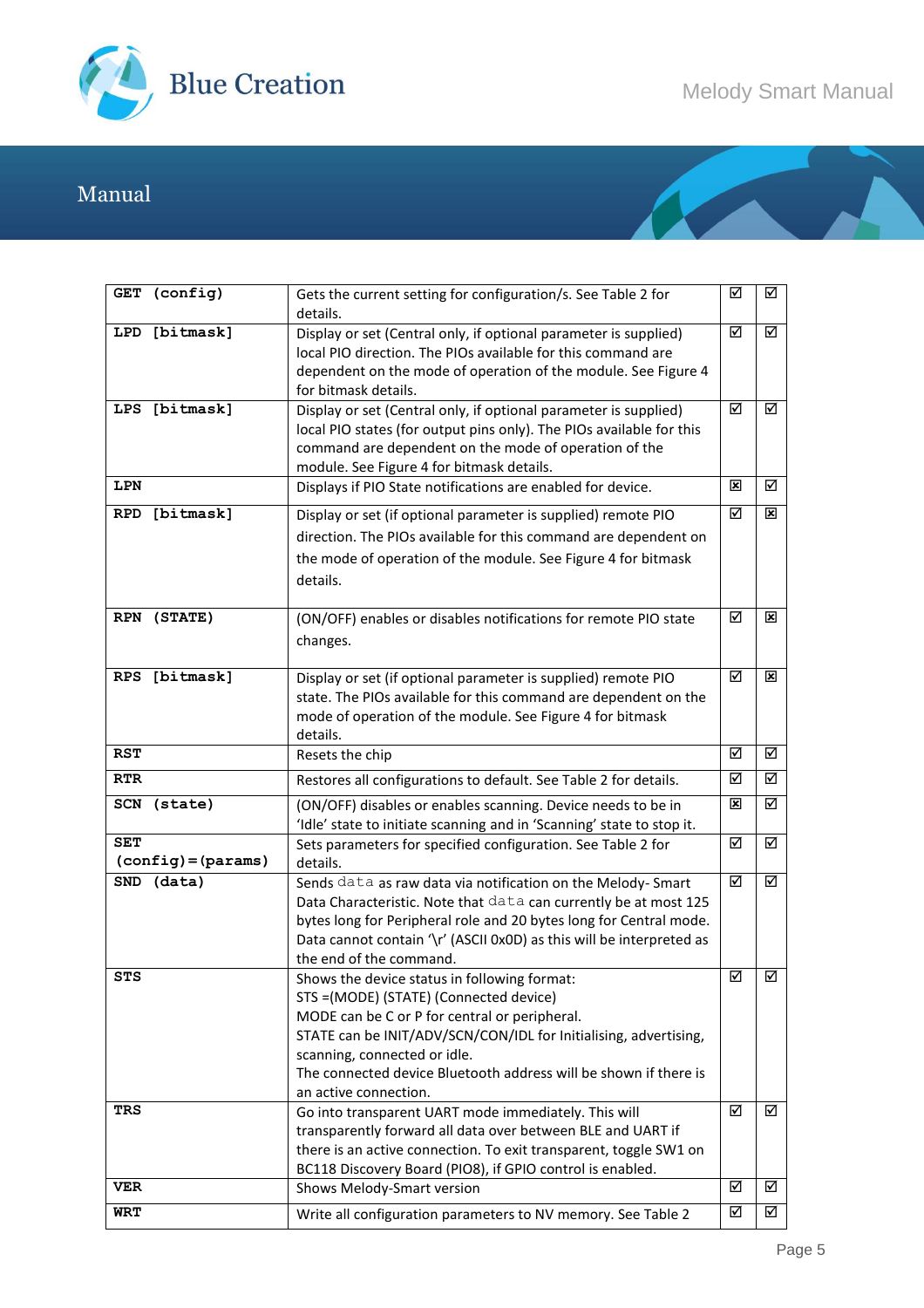



for details.

**Table 1: UART commands**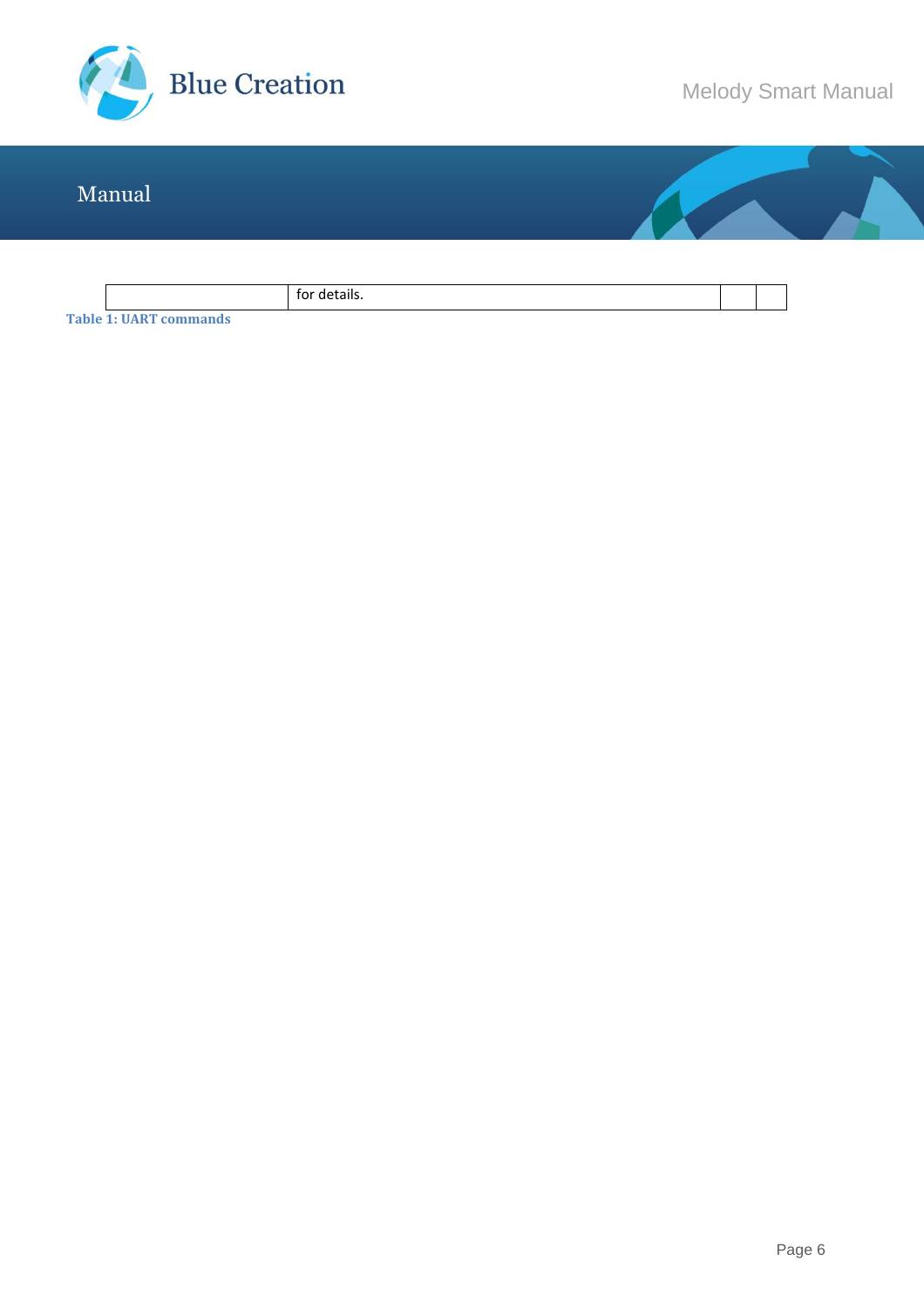



| <b>BitMask</b>                                                                                        |                                                                                               |  |  |  |  |  |  |  |  |  |  |  |  |  |  |  |  |  |  |  |
|-------------------------------------------------------------------------------------------------------|-----------------------------------------------------------------------------------------------|--|--|--|--|--|--|--|--|--|--|--|--|--|--|--|--|--|--|--|
|                                                                                                       | $(set bit)$ 313029282726252423222120191817161514131211109987654321                            |  |  |  |  |  |  |  |  |  |  |  |  |  |  |  |  |  |  |  |
|                                                                                                       | PIO BC118 31 30 29 28 27 26 25 24 23 22 21 20 19 18 17 16 15 14 13 12 11 10 9 8 7 6 5 4 3 2 1 |  |  |  |  |  |  |  |  |  |  |  |  |  |  |  |  |  |  |  |
| Figure 4: Bitmask Bit position to PIO mapping. Only Bits/Pins in gray are available for manipulation. |                                                                                               |  |  |  |  |  |  |  |  |  |  |  |  |  |  |  |  |  |  |  |

| BitMask |                                                                                                 |  |  |  |  |  |  |  |  |  |  |  |  |  |  |  |  |
|---------|-------------------------------------------------------------------------------------------------|--|--|--|--|--|--|--|--|--|--|--|--|--|--|--|--|
|         | $(\text{set bit})$ 31302928272625242322212019181716151413121110998765432100                     |  |  |  |  |  |  |  |  |  |  |  |  |  |  |  |  |
|         | PIO BC118 31 30 29 28 27 26 25 24 23 22 21 20 19 18 17 16 15 14 13 12 11 10 9 8 7 6 5 4 3 2 1 0 |  |  |  |  |  |  |  |  |  |  |  |  |  |  |  |  |

**Figure 5: BC118 GPIO Mirroring PORT A (shown in green) and PORT B (shown in red). Remaining PIOs in gray are accessible, but not part of ports.**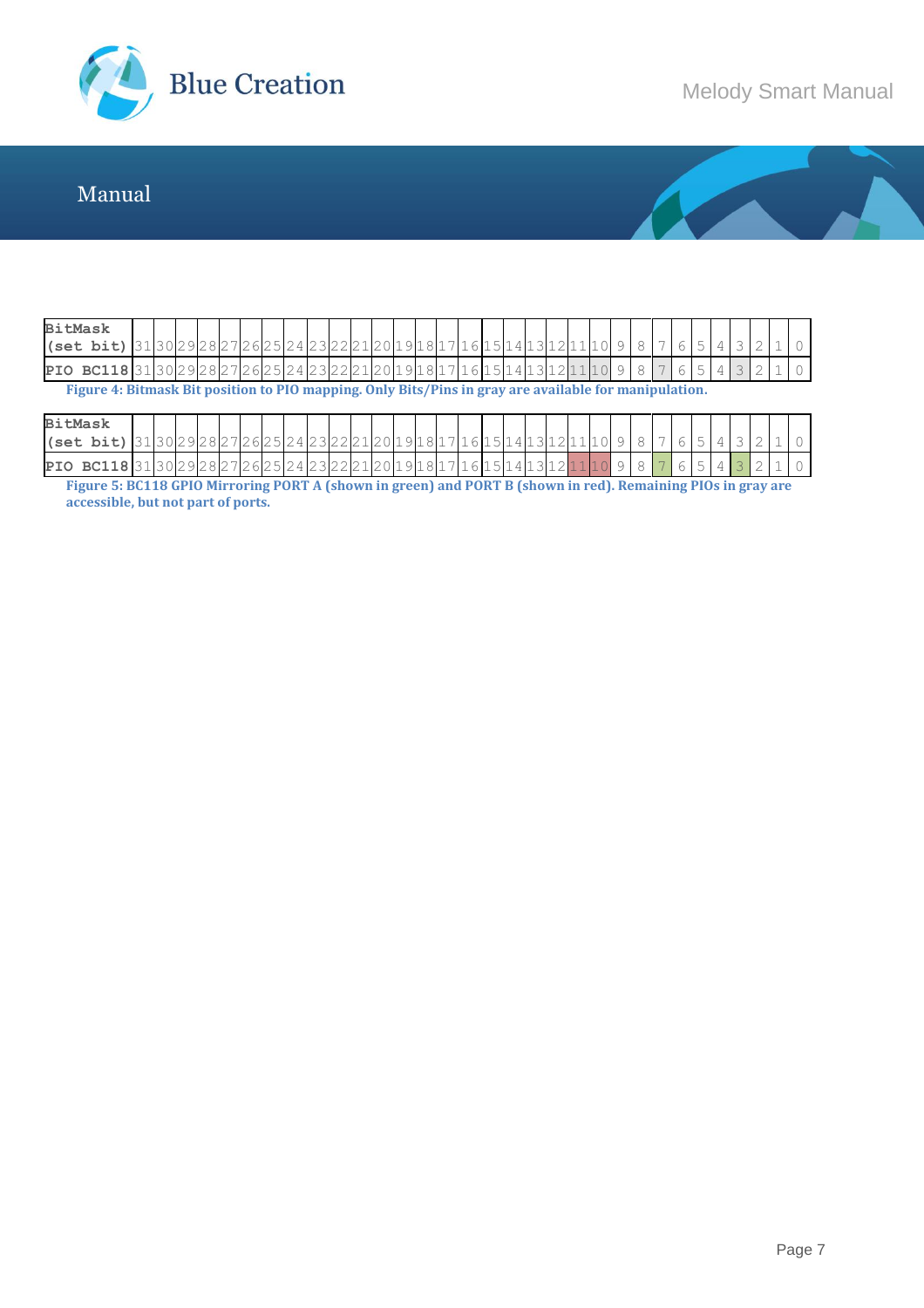



## UART Configuration Commands and Parameters

When Melody is in Command mode, the user can configure general parameters for the module. These parameters are stored in the RAM memory. If required, the parameters can be stored to NV memory. When the module reboots, it will boot with the parameters that are saved to NV memory.

There are 4 main commands to configure parameters. The commands to modify configuration parameters are described below. Mandatory parameters are listed in "**( )**" optional parameters are listed in "**[ ]**".

All numerical values are integers and must be supplied in ASCII hexadecimal representation.

| Command                      | <b>Description</b>                                                                                                                                                                                                                                                      |
|------------------------------|-------------------------------------------------------------------------------------------------------------------------------------------------------------------------------------------------------------------------------------------------------------------------|
| <b>CFG</b>                   | Displays all current configurations and their settings. Same as GET<br>without parameter. Note that if a configuration has been changed it<br>will be shown here even if it is not stored.                                                                              |
| <b>GET</b><br>(config)       | Displays all current configurations and their settings or a specific<br>configuration if specified. Note that if a configuration has been<br>changed it will be shown here even if it is not stored.                                                                    |
| <b>RTR</b>                   | Restores all configurations to default. Requires a WRT and RST to be<br>applied.                                                                                                                                                                                        |
| $(config) = (params)$<br>SET | Sets a configuration with the supplied parameter or parameters.<br>Please refer to Table 3 for details on available configurations and<br>settings.<br>Note that all configurations require WRT in order to be stored<br>permanently; most require a RST to be applied. |
| WRT                          | Stores all configurations. These are then loaded at boot time.                                                                                                                                                                                                          |

**Table 2: UART configuration commands**

The different configuration parameters are described in alphabetical order in the table below. Once modified, many configuration parameters will not take effect before a reboot. Therefore they need to be stored to NV memory before rebooting.

| <b>Configurations &amp; Parameters</b> | <b>Description</b>                                                                                                | <b>Default</b> | <b>Requires</b><br>reboot |
|----------------------------------------|-------------------------------------------------------------------------------------------------------------------|----------------|---------------------------|
| ACFG= (STATE)                          | <b>STATE</b> can be ON or OFF. On enables AIO boot<br>configuration and status reporting.                         | OFF            | <b>YES</b>                |
| ACON= (STATE)                          | <b>STATE</b> can be ON or OFF. On enables auto-connection<br>to first Melody Smart enabled device while Scanning. | ON             | NO.                       |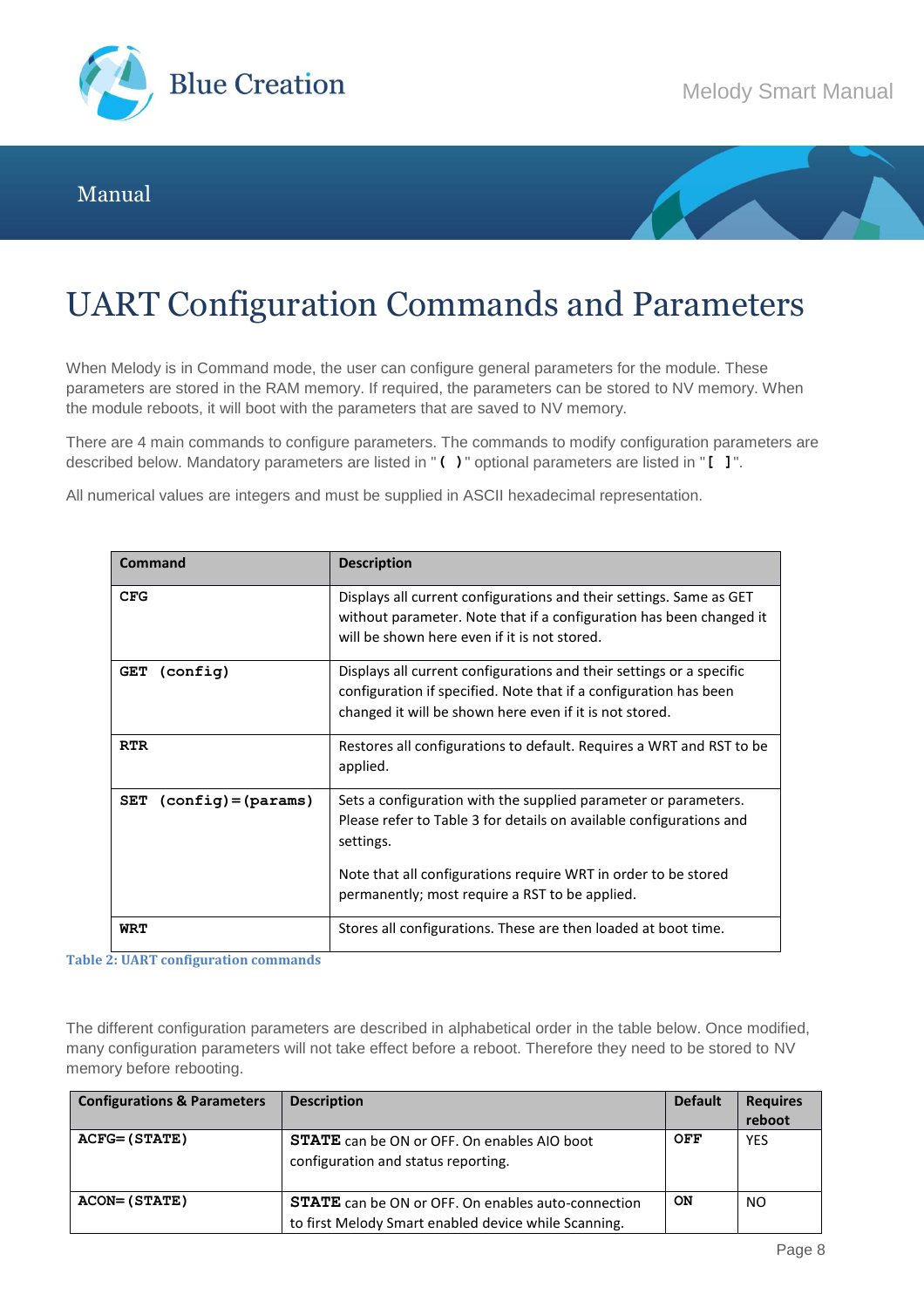

|                                                                   | (Central only)                                                                                                                                                                                                                                                                                                                                                                                                                                                                                                                                                                                                                                                                         |                              |                 |
|-------------------------------------------------------------------|----------------------------------------------------------------------------------------------------------------------------------------------------------------------------------------------------------------------------------------------------------------------------------------------------------------------------------------------------------------------------------------------------------------------------------------------------------------------------------------------------------------------------------------------------------------------------------------------------------------------------------------------------------------------------------------|------------------------------|-----------------|
| ADDR= $(BDADDR)^3$                                                | Set BT address to connect to/ accept connections from. If<br>ADDR is set to all zeros this setting will be cleared and the<br>central will connect to/accept connections from any<br>Device that has the Melody Service.                                                                                                                                                                                                                                                                                                                                                                                                                                                               | 00000<br>00000<br>00         | NO <sup>4</sup> |
| ADVC= (STATE)                                                     | <b>STATE</b> can be ON or OFF. Enables constant<br>advertisement when device is not connected.                                                                                                                                                                                                                                                                                                                                                                                                                                                                                                                                                                                         | ON                           | NO              |
| ADVP=(RATE)                                                       | SLOW or FAST advertisement rate.                                                                                                                                                                                                                                                                                                                                                                                                                                                                                                                                                                                                                                                       | <b>FAST</b>                  | NO <sup>5</sup> |
| ADVT= (TIMOUT)                                                    | Timeout in seconds for advertisements, 0 means device<br>will never stop advertising. Maximum value is 4260s<br>(71mins). Uses integer values.                                                                                                                                                                                                                                                                                                                                                                                                                                                                                                                                         | 0000                         | NO.             |
| CENT= (STATE)                                                     | <b>STATE</b> can be ON or OFF. On enables central mode.                                                                                                                                                                                                                                                                                                                                                                                                                                                                                                                                                                                                                                | OFF                          | <b>YES</b>      |
| CHAR=(UUID6)<br>(UUID7)                                           | Change last 2 words of Melody Data Characteristic UUID.                                                                                                                                                                                                                                                                                                                                                                                                                                                                                                                                                                                                                                | 89F7<br><b>D93C</b>          | <b>YES</b>      |
| CCON= (STATE)                                                     | Enable/Disable constantly connectable mode. When<br>enabled the device central/peripheral will always go<br>scanning/advertising on disconnection. When disabled,<br>disconnection will result in device going idle.                                                                                                                                                                                                                                                                                                                                                                                                                                                                   | ON                           | N <sub>O</sub>  |
| $CONF = (max conn int)$<br>(min conn intl)<br>(latency) (timeout) | Set connection parameters to specified values. <sup>6</sup> This can<br>only be done for peripherals. Melody Smart Central will<br>accept any valid connection parameter and as such does<br>not have preferred ones.<br>Connection interval max conn int and<br>min_conn_int values need to be between 6 and 3200,<br>including. The max value has to be greater than or equal<br>to the min values. The connection interval values are in<br>1.25ms units.<br>Connection slave latency has to be a value between 0 and<br>499, including. This is in units of connection intervals.<br>The supervision timeout needs to be a value between 10<br>and 3200. This is in units of 10ms. | 0010<br>000A<br>0064<br>04E2 | NO <sup>7</sup> |
| $FCTL = (STATE)$                                                  | STATE can be ON or OFF. On enables RTS/CTS flow                                                                                                                                                                                                                                                                                                                                                                                                                                                                                                                                                                                                                                        | OFF                          | <b>YES</b>      |

 $3$  This is guaranteed to work only with BC118 modules. Please note that some devices use random addresses

and as such specifying this may not have the desired effect.<br><sup>4</sup> Applied on next connection attempt.<br><sup>5</sup> Applied on next ADV ON.<br><sup>6</sup> Please note that not all devices will accept all connection parameter values. Disconnecti by remote device if values are not accepted by remote device. The defaults supplied are tested to work against iPhone 4S and 5 running iOS 5.1.1 and newer.<br><sup>7</sup> Applied ap novt connection undete (if any) ar novt con

Applied on next connection update (if any) or next connection.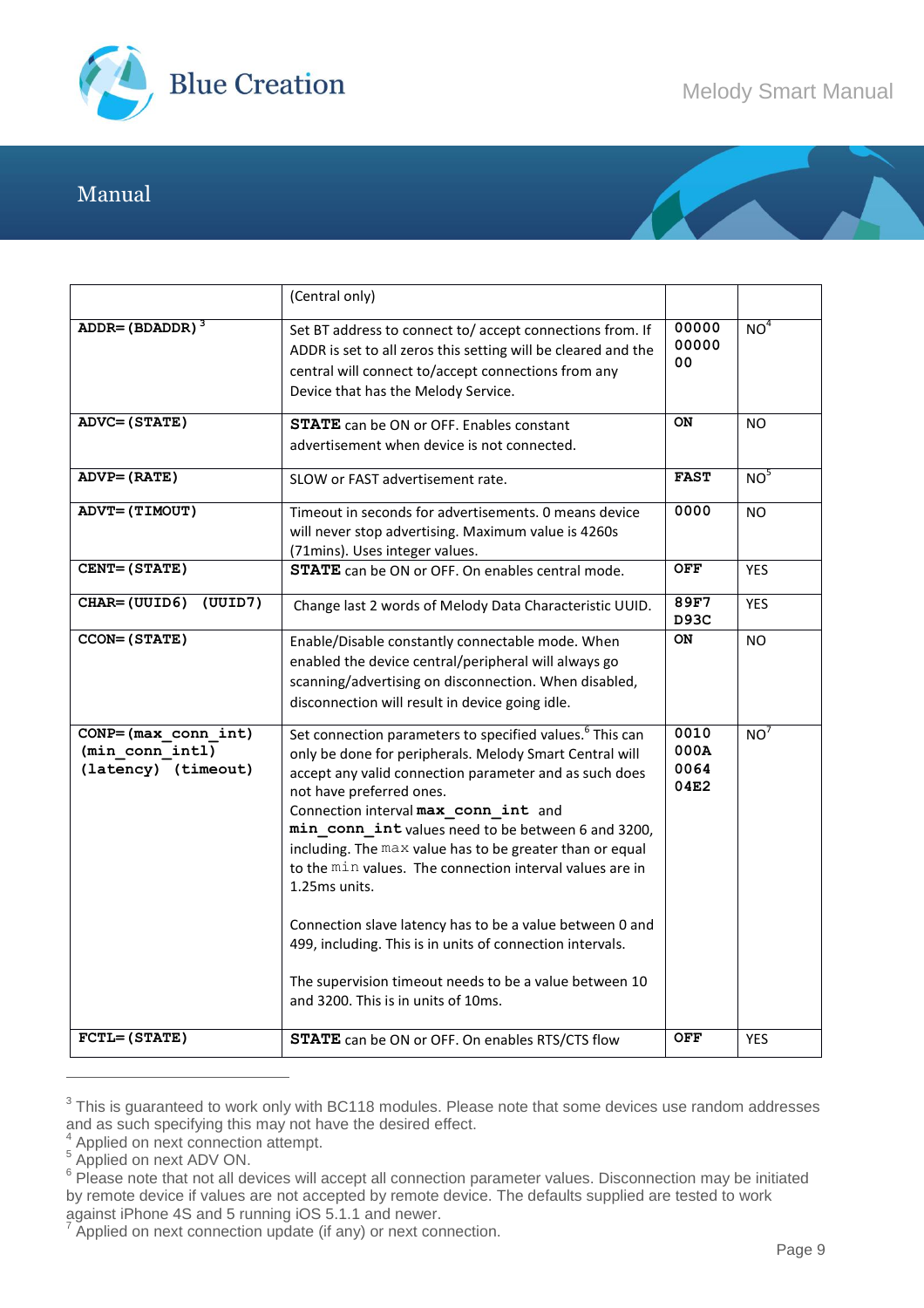



|                             | control for UART. Recommended ON to ensure no data<br>loss. Please note that enabling this will disable GPIO<br>mirroring on PIO 5 and 6 which are used for CTS/RTS.                                                                                                          |                                     |                 |
|-----------------------------|-------------------------------------------------------------------------------------------------------------------------------------------------------------------------------------------------------------------------------------------------------------------------------|-------------------------------------|-----------------|
| <b>GPIO= (STATE)</b>        | STATE can be ON or OFF. On enables GPIO control and<br>indications.                                                                                                                                                                                                           | ON                                  | <b>NO</b>       |
| LEDS= (STATE)               | <b>STATE</b> can be ON or OFF. On enables LED indications.                                                                                                                                                                                                                    | ON                                  | <b>NO</b>       |
| LNAME= (STATE)              | Device full name. Maximum of 27 characters. No<br>terminating "\0" required. This can be read by a<br>connected central. By default this is BC followed by the<br>last 5 characters of the device BT address.                                                                 | <b>BCXXX</b><br>XX.                 | <b>YES</b>      |
| PIOM= (STATE)               | <b>STATE</b> can be ON or OFF. On enables PIO mirroring on<br>Ports A and B                                                                                                                                                                                                   | ON                                  | <b>YES</b>      |
| SCNP=(Interval)<br>(Window) | Set scan interval and window, values accepted are<br>between 2500 (0x0002BF2) and 10240000 (0x009C4000)<br>microseconds, supplied in ASCII hexadecimal.<br>Choosing smaller scan interval/larger window my result in<br>too many scan response messages being sent over UART. | 0002<br><b>BF20</b><br>0000<br>2BF2 | <b>YES</b>      |
| SCNT= (TIMEOUT)             | Timeout in seconds for central connection attempts.<br>0 means device will never stop scanning. Maximum<br>value is 4260s (decimal) (71mins).                                                                                                                                 | 0000                                | NO <sup>8</sup> |
| SERV=(UUID6) (UUID7)        | Change last 2 words of Melody Service UUID.                                                                                                                                                                                                                                   | 68E3<br>28F0                        | <b>YES</b>      |
| SLEEP= (STATE)              | <b>STATE</b> can be ON or OFF. Enables and disables Deep<br>Sleep. Note that first character sent to UART will be lost<br>when waking up from Deep Sleep. Enabling the Wake pin<br>and toggling it to the wake level before sending data to<br>ensure chip has woken up.      | OFF                                 | <b>YES</b>      |
| SNAME= (STRING)             | Device short name. Maximum of 7 characters. No<br>terminating "\0" required. This will be included in the<br>Advertising data. By default this is BC followed by the last<br>5 characters of the device BT address.                                                           | <b>BCXXX</b><br>XX                  | YES             |
| TRSE=(STATE)                | Enables transparent mode on next boot up                                                                                                                                                                                                                                      | OFF                                 | YES             |
| TRSM= (MODE)                | Set Transparent mode:<br>0 - Go transparent after timeout                                                                                                                                                                                                                     | $\mathbf 0$                         | NO.             |

<sup>&</sup>lt;sup>8</sup> Applied on next CON.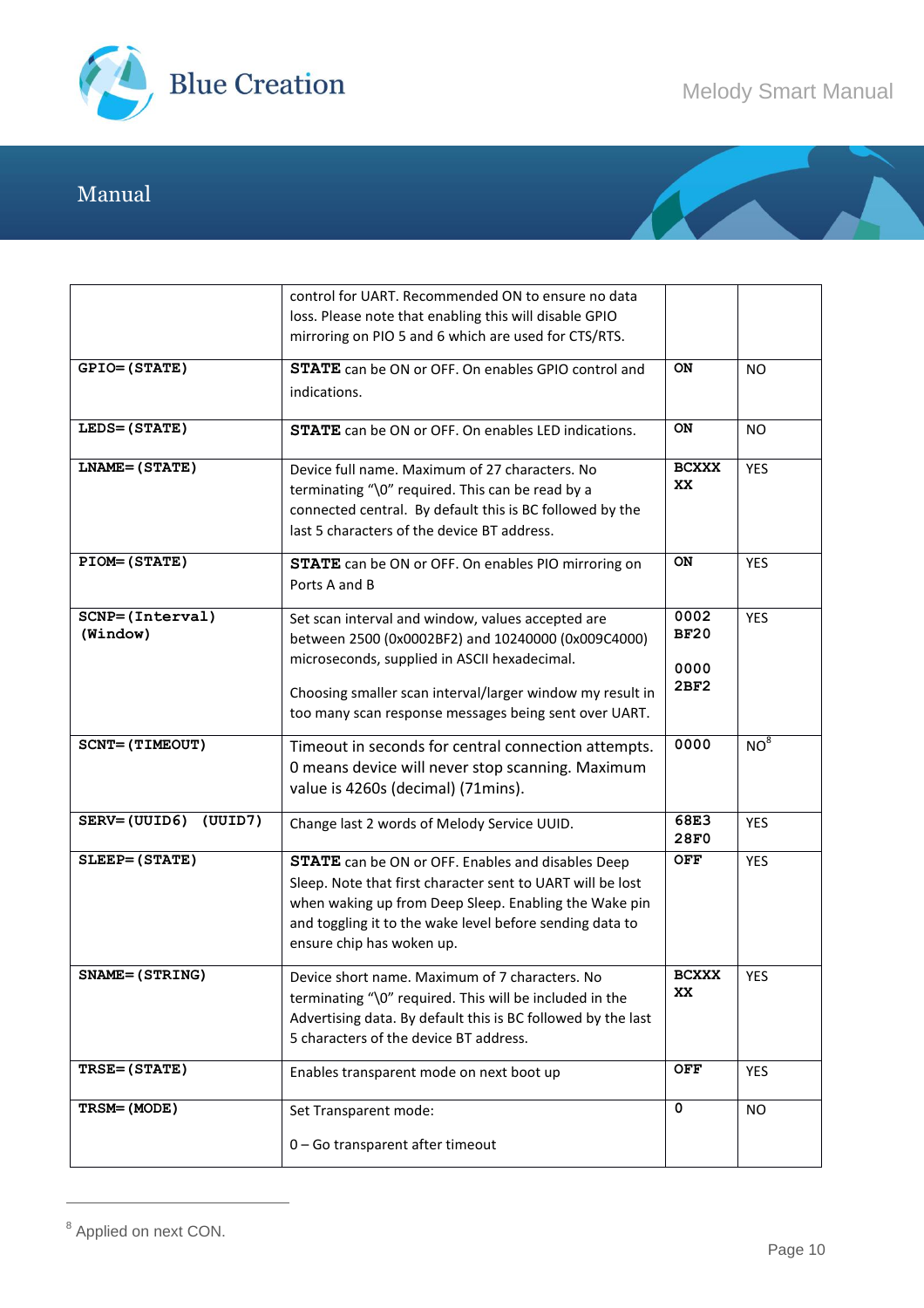



|                      | 1 - Go transparent on connection                                                                                                                       |            |            |
|----------------------|--------------------------------------------------------------------------------------------------------------------------------------------------------|------------|------------|
|                      | 2 - Go transparent immediately                                                                                                                         |            |            |
|                      | Note: this will be applied if AIO1 is high at boot<br>time/connection time.                                                                            |            |            |
|                      | Note: TRS will invoke transparent mode immediately<br>regardless of configuration.                                                                     |            |            |
| TRST=(TIMOUT)        | When TRSM==2, transparent mode will commence in<br>TRST seconds.                                                                                       | 0001       | <b>NO</b>  |
|                      | Value must be between 1 and 1800s.                                                                                                                     |            |            |
| <b>UART= (BAUD)</b>  | Speed can be: 2K4 = 0x000a, 9K6 = 0x0028, 19K2 =<br>$0x004e$ , 38K4 = $0x009e$ , 57K6 = $0x00eb$ . Using the<br>default value of 0 will revert to 9k6. | 0028       | <b>YES</b> |
|                      | Takes hexadecimal value in format XXXX where X is a<br>hexadecimal digit.                                                                              |            |            |
|                      | To enable flow control, please use FCTR config.                                                                                                        |            |            |
| <b>WAKE= (STATE)</b> | <b>STATE</b> can be ON or OFF. Enable or disable wake pin                                                                                              | ON         | <b>YES</b> |
| <b>WLVL= (LEVEL)</b> | Set wake pin to wake chip on high or low state.                                                                                                        | <b>LOW</b> | <b>YES</b> |

**Table 3: UART configurations and parameters**

 $\overline{a}$ 

Note all parameters require a write to be stored. The ones listed as not requiring a reset are applied in real time but will be lost if the device is power cycled without a WRT command beforehand.

## AIO Boot time configuration

If ACFG is enabled, the state of AIO 0 and 1 will determine module operational mode.

| AIO <sup>9</sup> | <b>Description</b>                                                                                                                                       | <b>Direction</b> |
|------------------|----------------------------------------------------------------------------------------------------------------------------------------------------------|------------------|
| <b>AIO</b>       | Setting this to logical high will boot the<br>module in Central mode. Logical low will<br>boot into Peripheral.<br>This is equivalent to storing CENT=ON | Input            |
|                  | config and resetting.                                                                                                                                    |                  |

<sup>&</sup>lt;sup>9</sup> Refer to BC118 Datasheet for location of PIO on the module PINOUT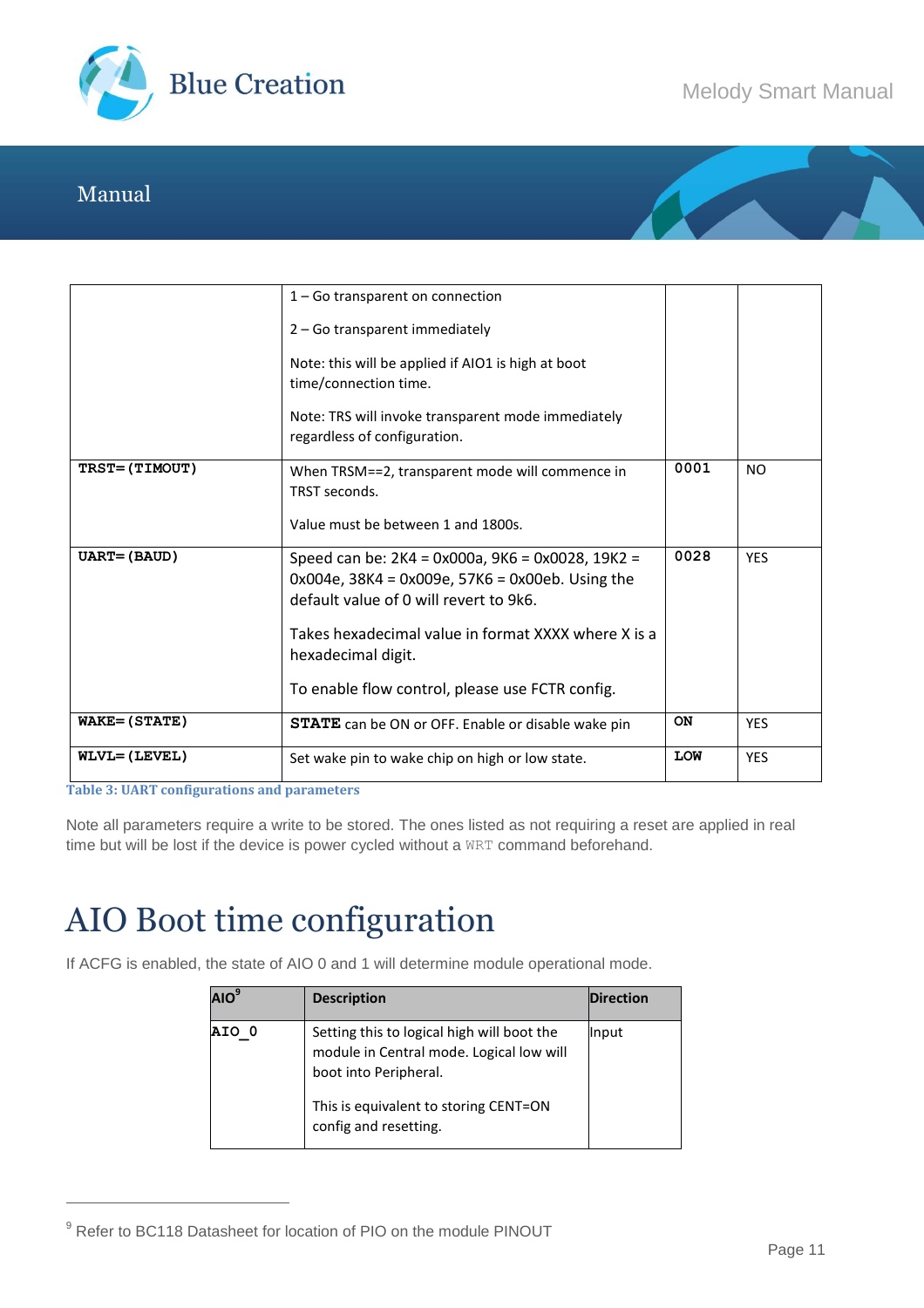

#### Melody Smart Manual

#### Manual



| Based on TRS mode, this AIO may be used   | Input |
|-------------------------------------------|-------|
| at or after boot time to determine if the |       |
| module is to go into transparent mode.    |       |
| This is equivalent to issuing the TRS     |       |
| command at the correct time.              |       |

**Table 4: If ACFG is enabled, on next boot, the module will be reconfigured based on AIO state**

## UART connections

4-wire UART only supports hardware (RTS/CTS) flow control if FCTR=ON.

| <b>Signal</b>        | <b>PIO</b> | <b>Direction</b> |
|----------------------|------------|------------------|
| Tх                   | 0          | Output           |
| Rx                   | 1          | Input            |
| ${\rm \bf CTS}^{10}$ | 5          | Output           |
| $RTS^{10}$           | 6          | Input            |

**Table 5: 2- and 4- wire UART PIO connections**

## GPIO Control and signals

By default, the module can also be controlled by PIOs. This allows the module to work autonomously without the need of a host processor. The table below lists the UART commands that also have a PIO equivalent. This PIO functionality can be turned off (See configuration parameters).

| GPIO <sup>11</sup>  | <b>UART Equivalent</b> | <b>Description</b>        | <b>Direction</b>       |
|---------------------|------------------------|---------------------------|------------------------|
| GPIO <sub>8</sub>   | NA                     | Exit Transparent mode.    | Input                  |
| GPIO 3,<br>GPIO 7   | NA                     | <b>GPIO Mirror PORT A</b> | Boot Mode<br>Dependent |
| GPIO 10,<br>GPIO 11 | NA                     | <b>GPIO Mirror PORT B</b> | Boot Mode<br>Dependent |

<sup>&</sup>lt;sup>10</sup> Available if FCTR=ON

<sup>&</sup>lt;sup>11</sup> Refer to BC118 Datasheet for location of PIO on the module PINOUT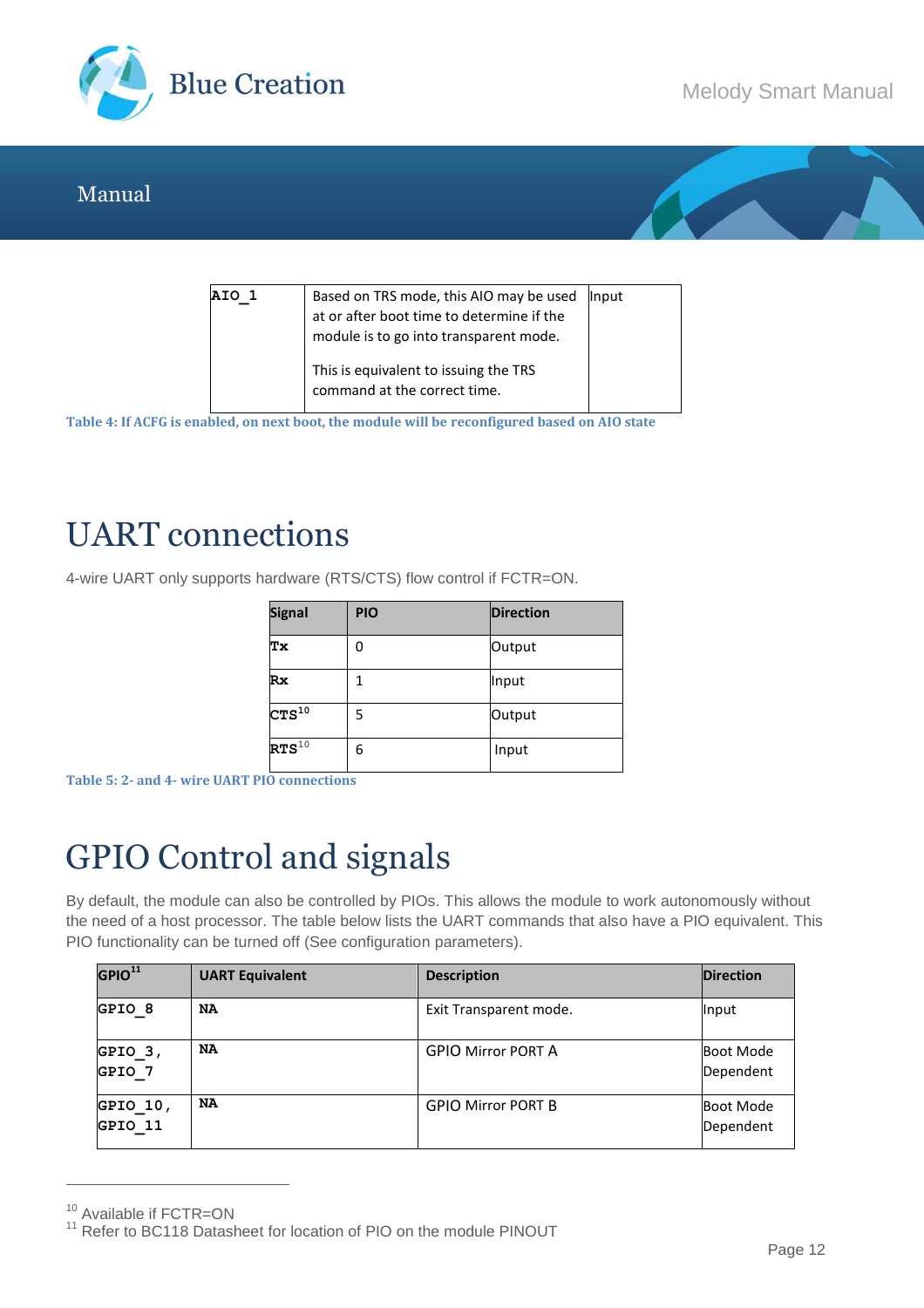



| GPIO 4<br>$\overline{\phantom{0}}$ | NA        | ∟ED0 | <b>PWM Output</b> |
|------------------------------------|-----------|------|-------------------|
| GPIO <sub>9</sub><br>-             | <b>NA</b> | LED1 | <b>PWM Output</b> |

**Table 6: GPIO Control and signals**

## LED State indication

By default, the module has LED indications enabled on GPIO 4 and 9. LEDs are used to visually indicate module status based on table below.

| <b>State</b>           | <b>LED pattern</b> |
|------------------------|--------------------|
| Scanning               | Flash Toggle LED 0 |
| Advertising            | Flash Toggle LED 1 |
| Connected - Central    | LEDO on, LED1 off  |
| Connected - Peripheral | LED1 on, LED0 off  |
| Idle                   | LEDO and LED1 on   |

**Table 7: LED behaviour**

## AIO State Indication

| <b>Internal State</b>  | <b>AIO2</b>  |
|------------------------|--------------|
| Scanning               | Logical low  |
| Advertising            | Logical low  |
| Connected - Central    | Logical high |
| Connected - Peripheral | Logical high |
| Idle                   | Logical low  |

**Table 8: AIO state indication**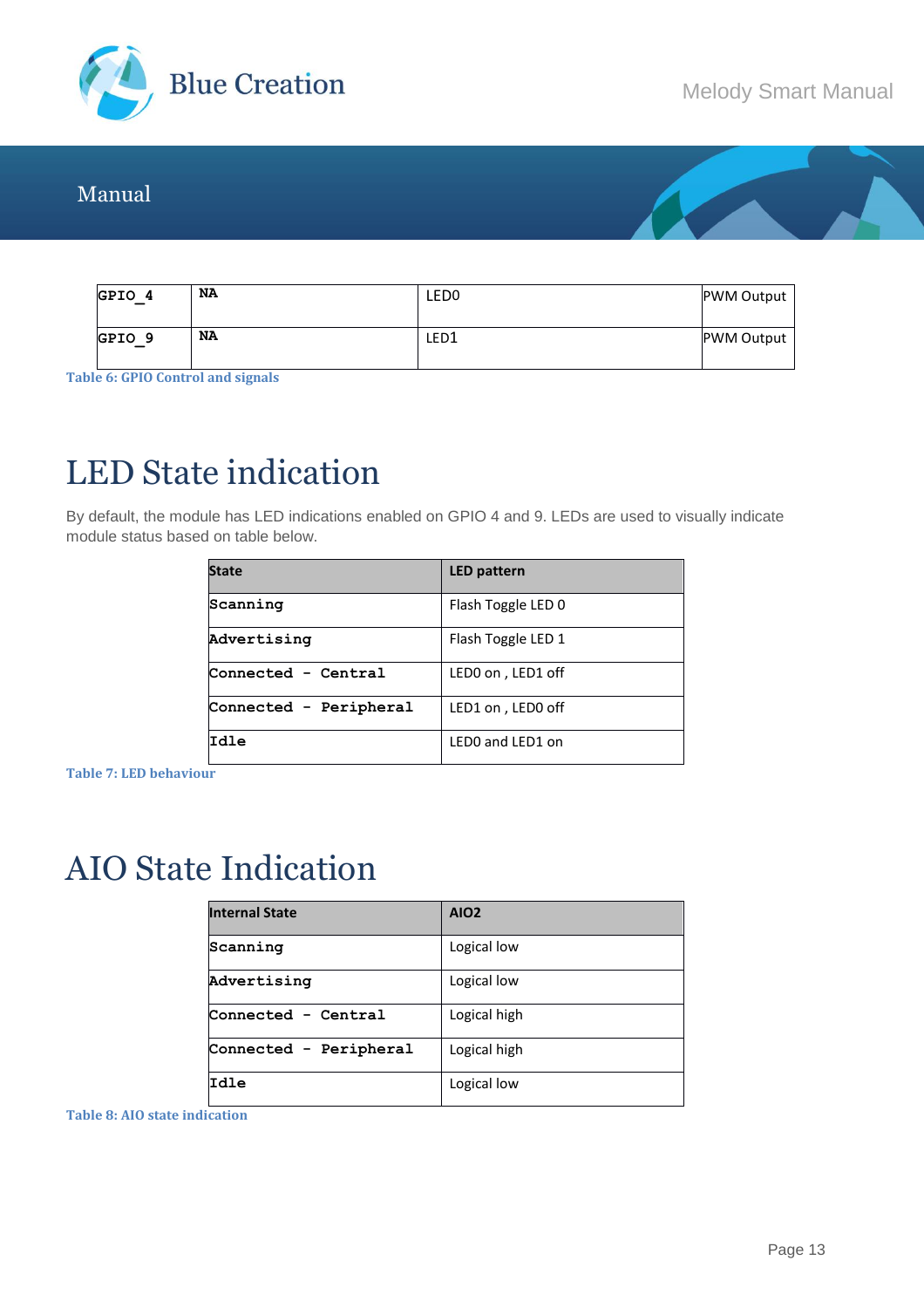



### Transparent Mode

When in transparent mode, Melody Smart will transparently forward data to and from UARTY over the air via a proprietary protocol.

Please enable UART flow control if you would like to use this functionality as it will improve the reliability of the link.

Throughputs in Transparent mode are as follows:

| <b>Direction</b>      | <b>UART</b> baud | Throughput over the air |
|-----------------------|------------------|-------------------------|
| Peripheral to Central | 38400            | 3.6kBps                 |
| Peripheral to Central | 57600            | 5.2kBps                 |
| Central to Peripheral | 38400            | 0.9kBps                 |
| Central to Peripheral | 57600            | 0.9kBps                 |

**Table 9: Transparent mode throughput**

## GPIO Mirror

GPIO mirroring enabled on the Central side causes the central to configure the Central and Peripheral GPIOs to form two ports Port A and B (see Figure 5) which are then mirrored onto each other on both boards.

Port A is input on the Central side and output on the Peripheral side, where the state of the pins on the Central Port A is replicated.

Port B is input on the Peripheral side and output on the Central side, where the state of the pins on the Peripheral Port B is replicated.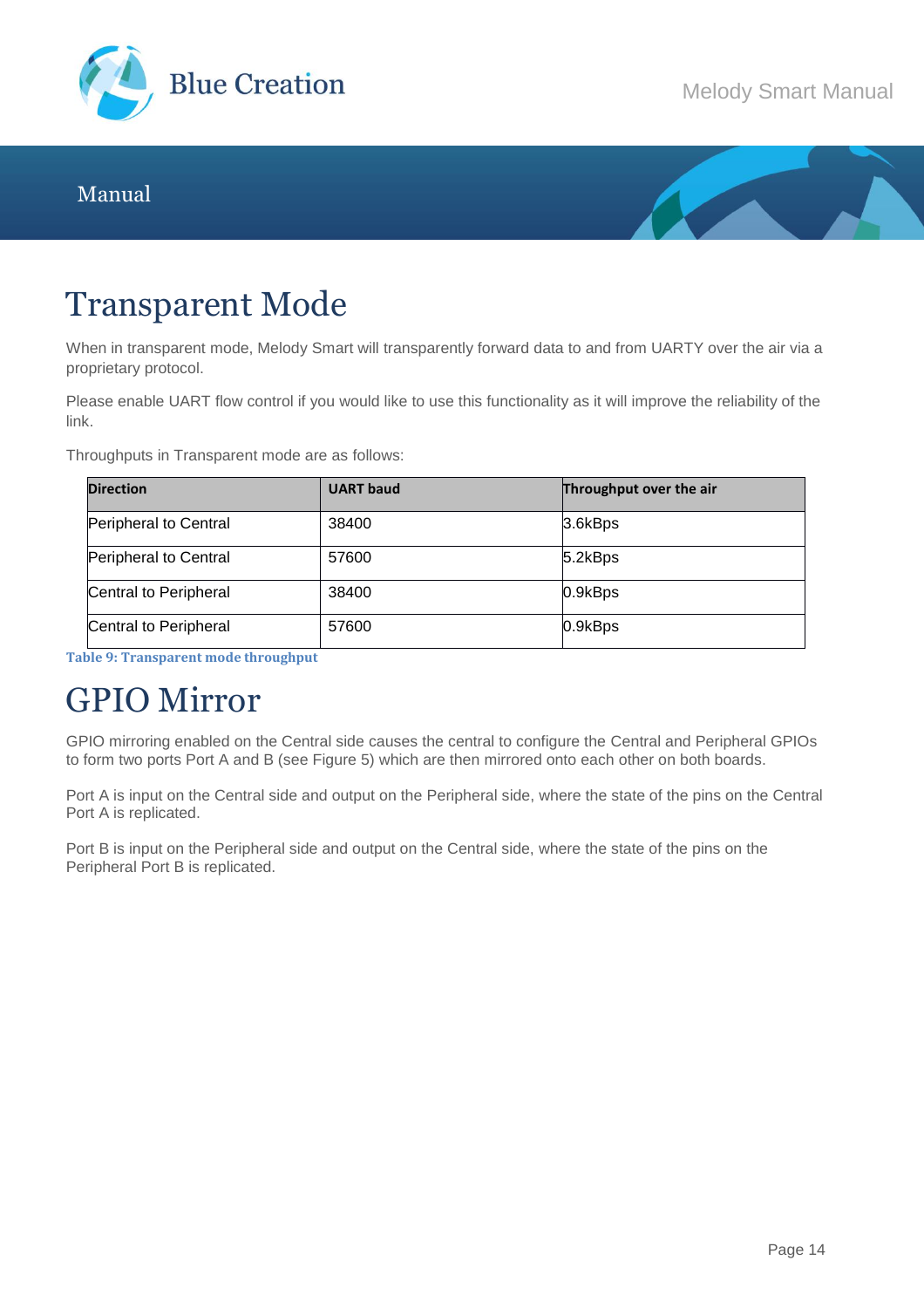





## Melody-Smart Prompts

In Command Mode, Melody-Smart uses 'prompts', to notify the host of events in the Bluetooth link (access requests, connection, pairing information, etc) , the chip's PIOs and interfaces (change in PIO states or external interrupts), to provide information, or require action.

The range and availability of prompts is fully customizable based on customer specifications.

| Prompt                                              | <b>Description</b>                                                                                                                                                                                                                                                                        |
|-----------------------------------------------------|-------------------------------------------------------------------------------------------------------------------------------------------------------------------------------------------------------------------------------------------------------------------------------------------|
| AIO=(aio)<br>(1v1)                                  | The current level $(\perp \vee \perp)$ in mV for the requested AIO (aio).                                                                                                                                                                                                                 |
| $BAT = (1v1)$                                       | Battery level $(1\,\mathrm{v1})$ in percent calculated as follows:                                                                                                                                                                                                                        |
|                                                     | $1vl = (bat voltage-1.8)*100/1.2$                                                                                                                                                                                                                                                         |
|                                                     | This is configured for a 3V CR32 cell battery. Voltage is sensed at<br>the VBAT pin on the chip/module.                                                                                                                                                                                   |
| DSC=(status)                                        | OK - A connection has been successfully closed.                                                                                                                                                                                                                                           |
|                                                     | LL - Connection closed due to link loss.                                                                                                                                                                                                                                                  |
| <b>ERR</b>                                          | Error when a command has not been executed or the parameters<br>are not correct.                                                                                                                                                                                                          |
| STS=(ROLE) (STATE)<br>(Connected Device<br>Address) | STS = (MODE) (STATE) (Connected device)<br>MODE can be C or P for central or peripheral.<br>STATE can be INIT/ADV/SCN/CON/IDL for Initialising, advertising,<br>scanning, connected or idle.<br>The connected device Bluetooth address will be shown if there is an<br>active connection. |
| $CON = (status)$                                    | OK - Successful connection.                                                                                                                                                                                                                                                               |
| $RCV = (string)$                                    | Displays raw data written to Melody-Smart Data characteristic.                                                                                                                                                                                                                            |
| RPN=(state)                                         | Response to remote PIO state notification status query (Peripheral<br>only)                                                                                                                                                                                                               |
| $LPN = (state)$                                     | Response to remote PIO state notification status query (Central<br>only)                                                                                                                                                                                                                  |
| RPS=(bitmask)                                       | Response to RPS query or RPS notification if enabled (Central)                                                                                                                                                                                                                            |
| RPD=(bitmask)                                       | Response to an RPD query (Central only)                                                                                                                                                                                                                                                   |
| LPS=(bitmask)                                       | Response to an LPS query (Central) or state change (Peripheral)                                                                                                                                                                                                                           |
| $LPD = (bitmask)$                                   | Response to an LPD query(Central) or direction change (Peripheral)                                                                                                                                                                                                                        |
| SCN B (BT address) T<br>(type address)<br>[N        | Returns Advertisement and Scan responses with the fields indicated<br>by B,T,N,F,R,M flags which mark respectively Bluetooth address,                                                                                                                                                     |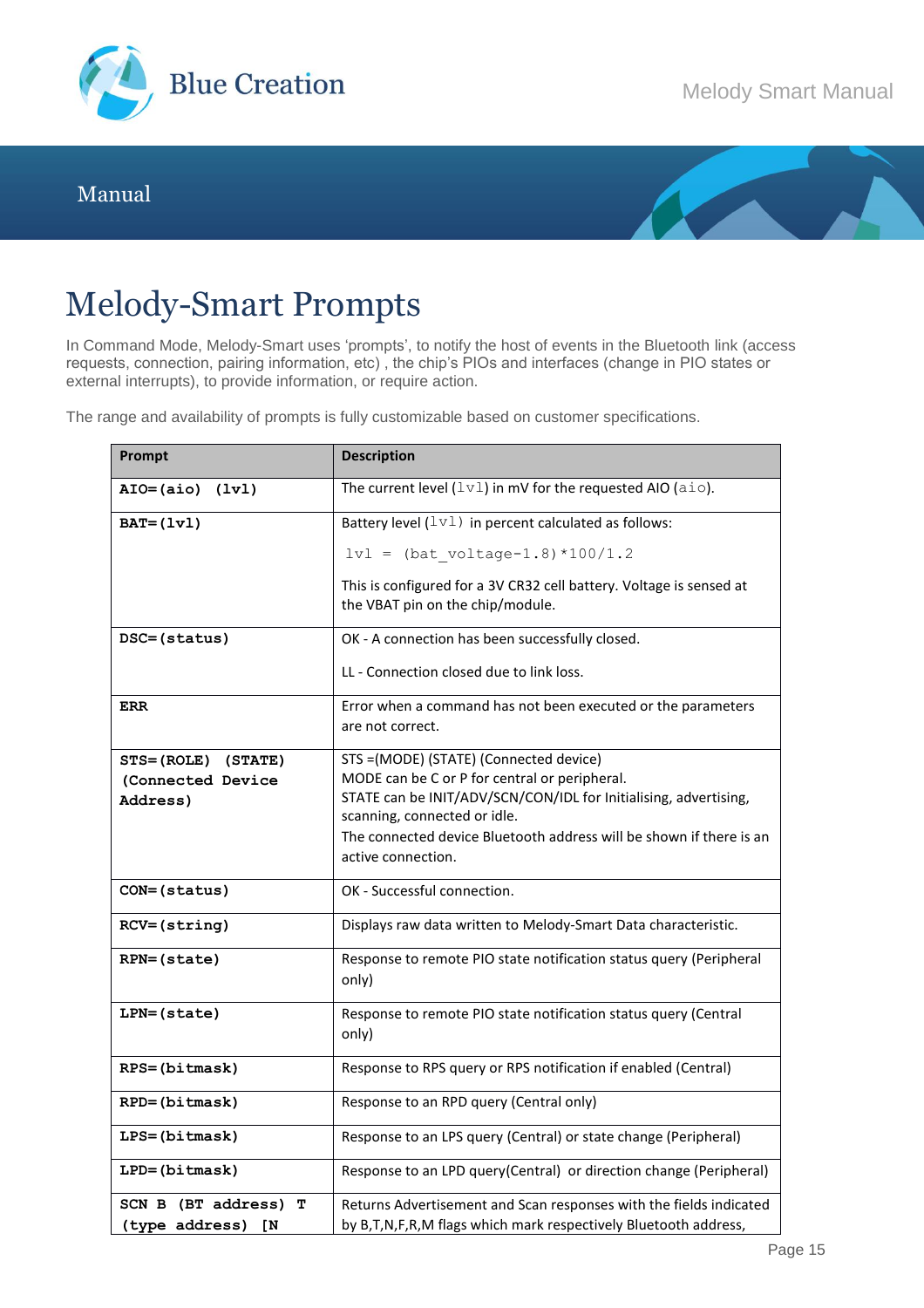



| $(short name)$ [F]<br>(advertising flags)] R<br>(RSSI) [X (TX power)]<br>M (Melody Smart | Bluetooth address type, Short name, Advertisement flags, RSSI,<br>and Melody Enabled.<br>The formats are as follows: |
|------------------------------------------------------------------------------------------|----------------------------------------------------------------------------------------------------------------------|
| Enabled)                                                                                 | B-ASCII hexadecimal representation of BT address                                                                     |
|                                                                                          | $T$ – ASCII hexadecimal representation of BT address type                                                            |
|                                                                                          | $N -$ ASCII representation of name                                                                                   |
|                                                                                          | $F - ASCII$ hexadecimal representation of flags                                                                      |
|                                                                                          | R - ASCII hexadecimal representation of signed 8 bit decimal RSSI<br>value                                           |
|                                                                                          | X-ASCII hexadecimal representation of signed 8 bit decimal<br>representation of TX power                             |
|                                                                                          | $M$ – ASCII Boolean representation (0/1) indicating if remote device<br>is Melody Smart enabled                      |
|                                                                                          | Eg. SCN B 20FABB000001 T 0 N BC00001 F 6 R E3 M<br>1                                                                 |

**Table 10: Melody prompts**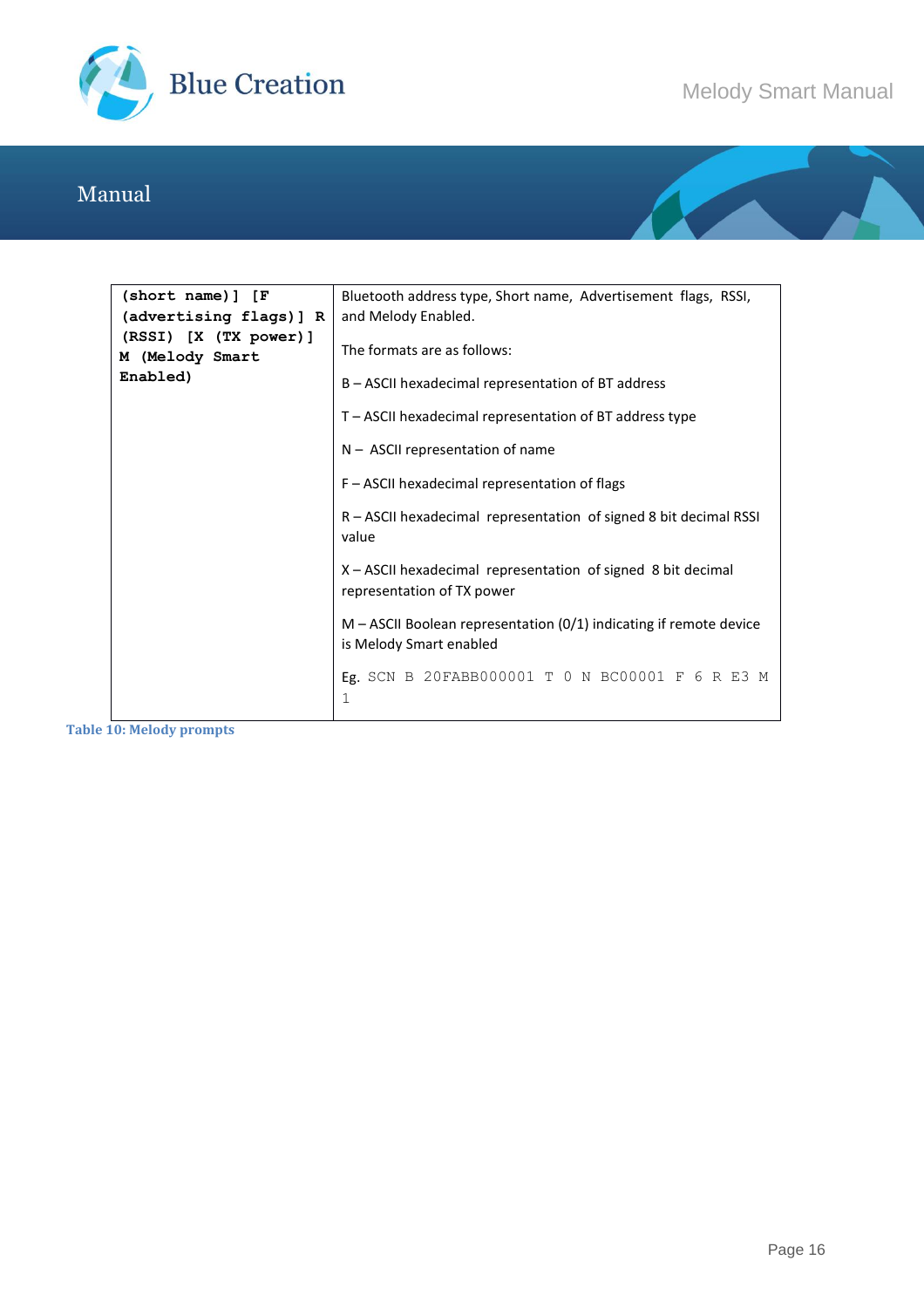



# Over The Air Updates (OTAU)

Starting from version 2.5.0, Melody Smart supports Over The Air Updates (OTAU). This allows for Melody Smart to be updated via a BLE enabled mobile phone.

BlueCreation constantly improves on Melody Smart and this is the easiest way to get the latest features and bugfixes. Performing an OTAU will preserve your stored settings, unless otherwise stated in the update release notes.

#### **Before you start:**

1) Ensure your Melody Smart device is not battery powered or if battery powered fully charged!

2) Ensure your phone has above 60% battery power or is being charged.

3) Ensure you have access to the internet and that if using mobile internet you are OK with the costs of downloading the update image (approx 300kB) and if you do not have it pre-installed the Melody Smart App. We suggest you use Wi-Fi.

#### **In order to perform OTAU, please follow these steps:**

- 1) Download the Melody Smart app from iTunes or Play Store.
- 2) Set your Melody Smart to peripheral mode (SET CENT=OFF), store (WRT) and reset (RST)
- 3) Open the Melody Smart application, choose your device and connect.
- 4) Once the application is connected choose "Firmware Upgrade".

5) Select the firmware you would like to upgrade to. We suggest always using the latest, unless you have been instructed by BlueCreation to downgrade.

6) The upgrade screen will show you your current firmware version and upgrade version.

- 7) Select "Update Melody Smart" this will start the process.
- 8) You will be asked to pair your device, if you have not done so already. Accept.
- 9) The update image file will download from the BlueCreation website and the update process will begin.
- 10) The status bar will show how far along the update process you are.

11) Do not switch off either device, walk away with your phone or disable Bluetooth as this will cause the update process to fail. This can be recovered from; however, it is an unnecessary complication.

12) Once the device completes the update you will be notified of a disconnection. The device will restart and load the new firmware.

13) Go back using the back button to the device screen and reconnect to your device as needed.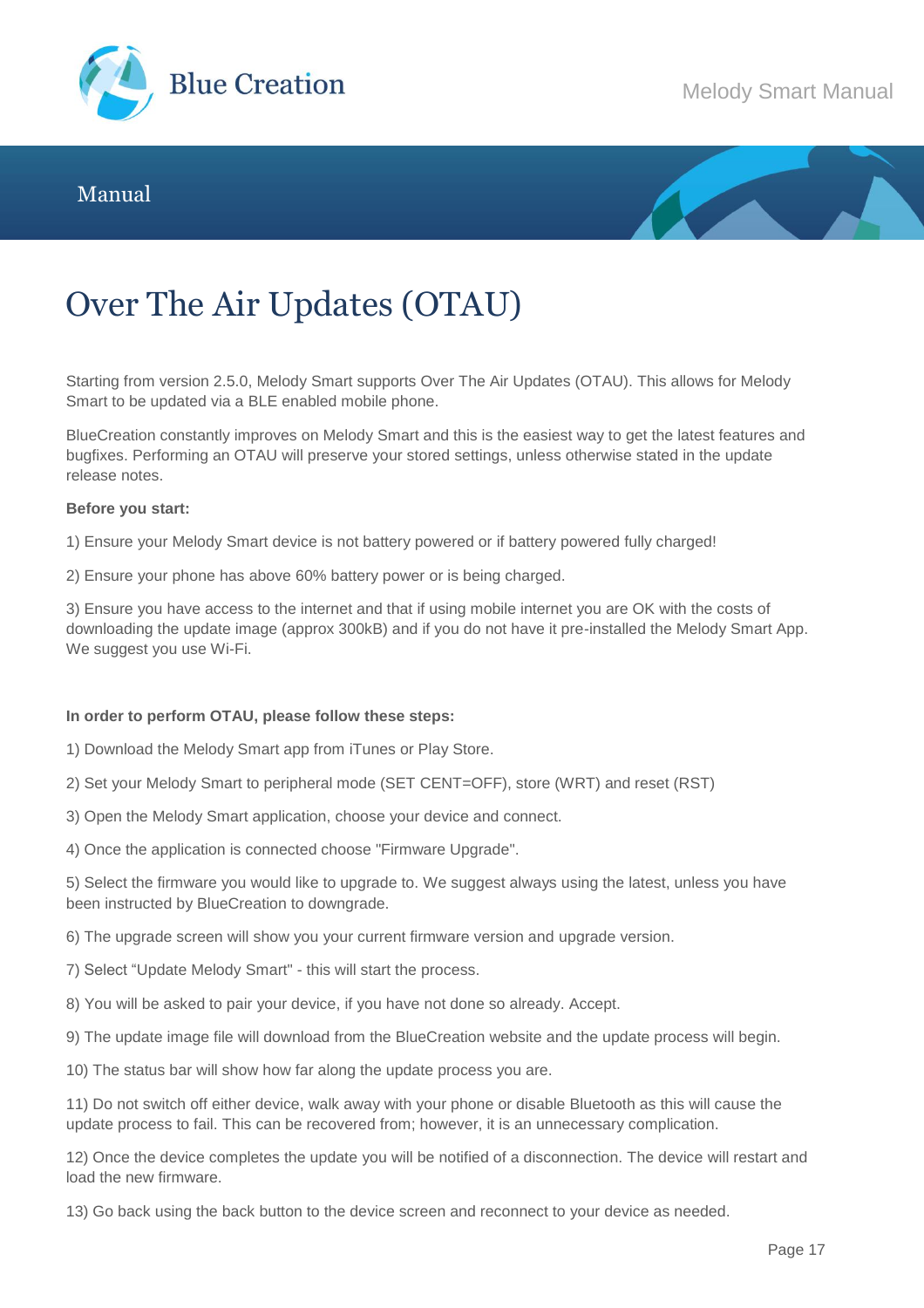

#### Melody Smart Manual

#### Manual



#### *OTAU Troubleshooting*

Should the OTAU process fail at any point you will be notified.

At this point you should go back to the device screen on your application and look for "BCXXXXX" or "MelodySmart OT".

If you see "BCXXXXXX", please restart the process as described above.

If you see "MelodySmart OT" you will need to perform two consecutive OTAUs to revert your device to normal working condition.

Recovery steps:

- 1) Select "MelodySmart OT" and Connect.
- 2) Pair your device if requested.
- 3) Select "Upgrade Firmware"
- 4) Select the latest FW image
- 5) The image will be downloaded and the update will start immediately
- 6) You will be notified that the default Bluetooth Address and Trim will be used. This is OK.
- 7) When the update compiles, go back to device screen
- 8) Connect o your device which will now be displayed as "BC00001"
- 9) Perform a normal upgrade
- 10) You have now restored your factory Bluetooth address and Trim and upgraded to the latest firmware!